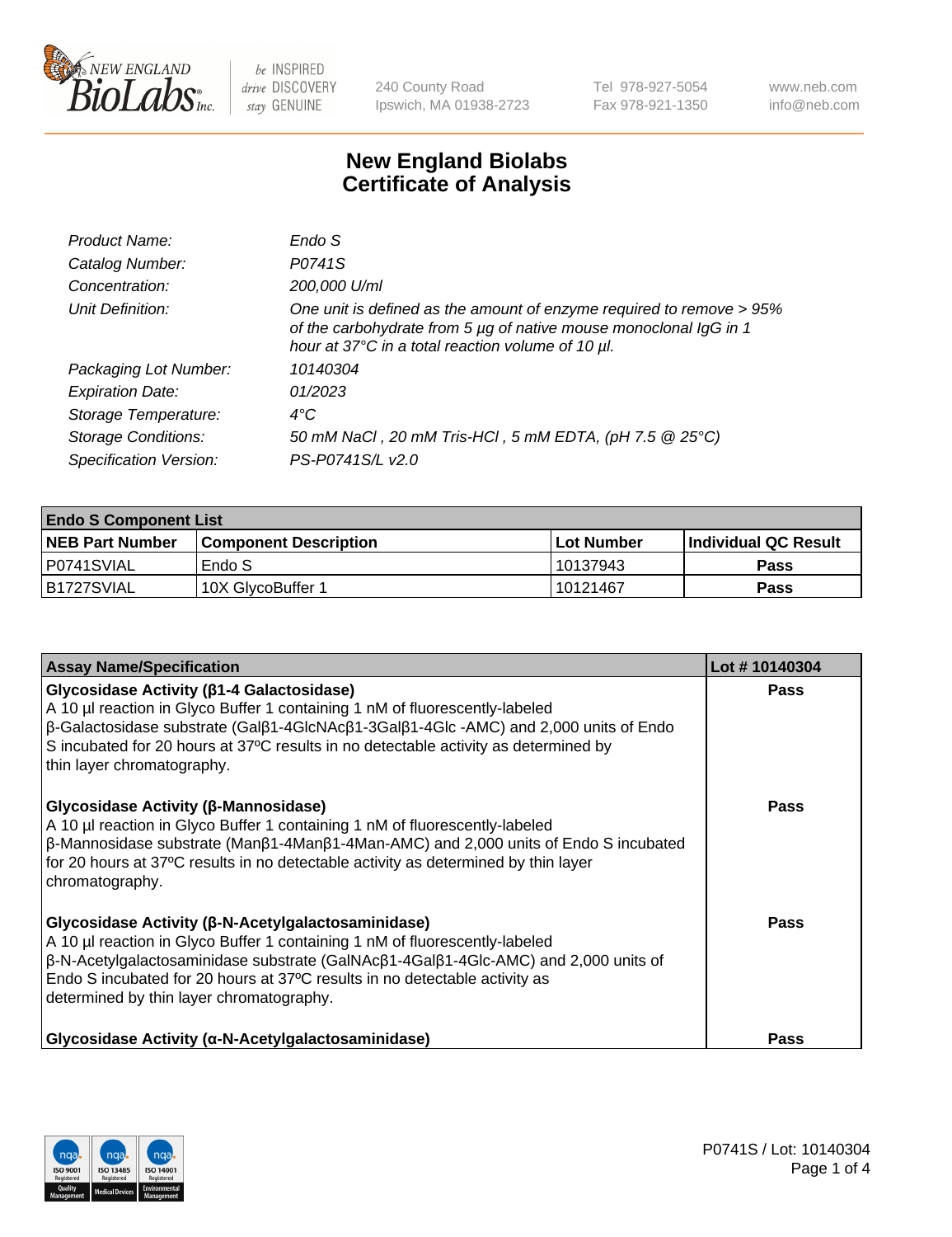

240 County Road Ipswich, MA 01938-2723 Tel 978-927-5054 Fax 978-921-1350

www.neb.com info@neb.com

| <b>Assay Name/Specification</b>                                                                                                                                                                                                                                                                                                                                                   | Lot #10140304 |
|-----------------------------------------------------------------------------------------------------------------------------------------------------------------------------------------------------------------------------------------------------------------------------------------------------------------------------------------------------------------------------------|---------------|
| A 10 µl reaction in Glyco Buffer 1 containing 1 nM of fluorescently-labeled<br>α-N-Acetylgalactosaminidase substrate (GalNAcα1-3(Fucα1-2)Galβ1-4Glc-AMC) and 2,000<br>units of Endo S incubated for 20 hours at 37°C results in no detectable activity as<br>determined by thin layer chromatography.                                                                             |               |
| Glycosidase Activity (α-Neuraminidase)<br>A 10 µl reaction in Glyco Buffer 1 containing 1 nM of fluorescently-labeled<br>α-Neuraminidase substrate (Neu5Acα2-3Galβ1-3GlcNAcβ1-3Galβ1-4Glc-AMC) and 2,000<br>units of Endo S incubated for 20 hours at 37°C results in no detectable activity as<br>determined by thin layer chromatography.                                       | <b>Pass</b>   |
| Glycosidase Activity (β1-3 Galactosidase)<br>A 10 µl reaction in Glyco Buffer 1 containing 1 nM of fluorescently-labeled<br>β-Galactosidase substrate (Galβ1-3GlcNAcβ1-4Galβ1-4Glc-AMC) and 2,000 units of Endo<br>S incubated for 20 hours at 37°C results in no detectable activity as determined by<br>thin layer chromatography.                                              | <b>Pass</b>   |
| <b>Protein Purity Assay (SDS-PAGE)</b><br>Endo S is $\geq$ 95% pure as determined by SDS-PAGE analysis using Coomassie Blue<br>detection.                                                                                                                                                                                                                                         | <b>Pass</b>   |
| <b>Protease Activity (SDS-PAGE)</b><br>A 20 µl reaction in 1X Glyco Buffer 1 containing 24 µg of a standard mixture of<br>proteins and a minimum of 2,000 units of Endo S incubated for 20 hours at 37°C,<br>results in no detectable degradation of the protein mixture as determined by<br>SDS-PAGE with Coomassie Blue detection.                                              | Pass          |
| Glycosidase Activity (α-Glucosidase)<br>A 10 µl reaction in Glyco Buffer 1 containing 1 nM of fluorescently-labeled<br>α-Glucosidase substrate (Glcα1-6Glcα1-4Glc-AMC) and 2,000 units of Endo S incubated<br>for 20 hours at 37°C results in no detectable activity as determined by thin layer<br>chromatography.                                                               | <b>Pass</b>   |
| <b>Functional Test (Magnetic Beads, Enzyme Removal)</b><br>Magnetic chitin beads $(50 \mu l)$ were equilibrated and incubated with 2,000 units of<br>Endo S in 300 µl of 50mM ammonium formate, pH 4.4. The beads were pelleted using a<br>magnetic separation rack. No Endo S was detected in the supernatant as determined by<br>activity assay and mass spectrometry analysis. | <b>Pass</b>   |
| Glycosidase Activity (Endo F1, F2, H)<br>A 10 µl reaction in Glyco Buffer 1 containing 1 nM of fluorescently-labeled Endo F1,<br>F2, H substrate (Dansylated invertase high mannose) and 2,000 units of Endo S<br>incubated for 20 hours at 37°C results in no detectable activity as determined by                                                                               | <b>Pass</b>   |

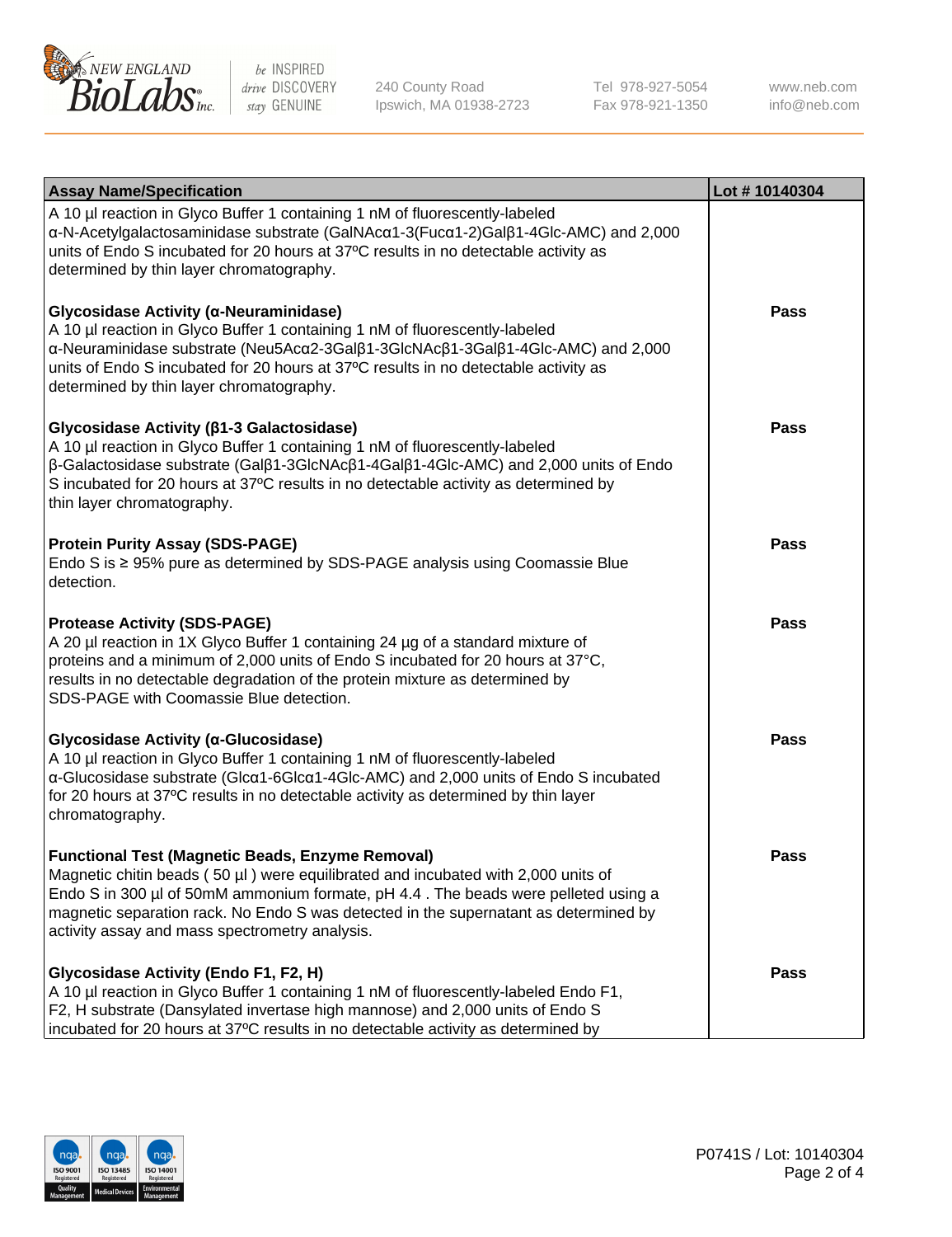

240 County Road Ipswich, MA 01938-2723 Tel 978-927-5054 Fax 978-921-1350

www.neb.com info@neb.com

| <b>Assay Name/Specification</b>                                                                                                                                                                                                                                                                                                                    | Lot #10140304 |
|----------------------------------------------------------------------------------------------------------------------------------------------------------------------------------------------------------------------------------------------------------------------------------------------------------------------------------------------------|---------------|
| thin layer chromatography.                                                                                                                                                                                                                                                                                                                         |               |
| Glycosidase Activity (β-Xylosidase)<br>A 10 µl reaction in Glyco Buffer 1 containing 1 nM of fluorescently-labeled<br>β-Xylosidase substrate (Xylβ1-4Xylβ1-4Xylβ1-4Xyl-AMC) and 2,000 units of Endo S<br>incubated for 20 hours at 37°C results in no detectable activity as determined by<br>thin layer chromatography.                           | <b>Pass</b>   |
| Glycosidase Activity (α1-2 Fucosidase)<br>A 10 µl reaction in Glyco Buffer 1 containing 1 nM of fluorescently-labeled<br>α-Fucosidase substrate (Fucα1-2Galβ1-4Glc-AMC) and 2,000 units of Endo S incubated<br>for 20 hours at 37°C results in no detectable activity as determined by thin layer<br>chromatography.                               | <b>Pass</b>   |
| Glycosidase Activity (α1-3 Fucosidase)<br>A 10 µl reaction in Glyco Buffer 1 containing 1 nM of fluorescently-labeled<br>α-Fucosidase substrate (Fucα1-3Galβ1-4GlcNAcβ1-3Galβ1-4Glc-AMC) and 2,000 units of<br>Endo S incubated for 20 hours at 37°C results in no detectable activity as<br>determined by thin layer chromatography.              | Pass          |
| Glycosidase Activity (α1-3 Galactosidase)<br>A 10 µl reaction in Glyco Buffer 1 containing 1 nM of fluorescently-labeled<br>α-Galactosidase substrate (Galα1-3Galβ1-4GlcNAc-AMC) and 2,000 units of Endo S<br>incubated for 20 hours at 37°C results in no detectable activity as determined by<br>thin layer chromatography.                      | <b>Pass</b>   |
| Glycosidase Activity (α1-3 Mannosidase)<br>A 10 µl reaction in Glyco Buffer 1 containing 1 nM of fluorescently-labeled<br>$\alpha$ -Mannosidase substrate (Man $\alpha$ 1-3Man $\beta$ 1-4GlcNAc-AMC) and 2,000 units of Endo S<br>incubated for 20 hours at 37°C results in no detectable activity as determined by<br>thin layer chromatography. | <b>Pass</b>   |
| Glycosidase Activity (α1-6 Mannosidase)<br>A 10 µl reaction in Glyco Buffer 1 containing 1 nM of fluorescently-labeled<br>α-Mannosidase substrate (Μanα1-6Μanα1-6(Μanα1-3)Man-AMC) and 2,000 units of Endo S<br>incubated for 20 hours at 37°C results in no detectable activity as determined by<br>thin layer chromatography.                    | Pass          |
| Glycosidase Activity (α1-6 Galactosidase)<br>A 10 µl reaction in Glyco Buffer 1 containing 1 nM of fluorescently-labeled<br>α-Galactosidase substrate (Galα1-6Galα1-6Glcα1-2Fru-AMC) and 2,000 units of Endo S<br>incubated for 20 hours at 37°C results in no detectable activity as determined by<br>thin layer chromatography.                  | <b>Pass</b>   |